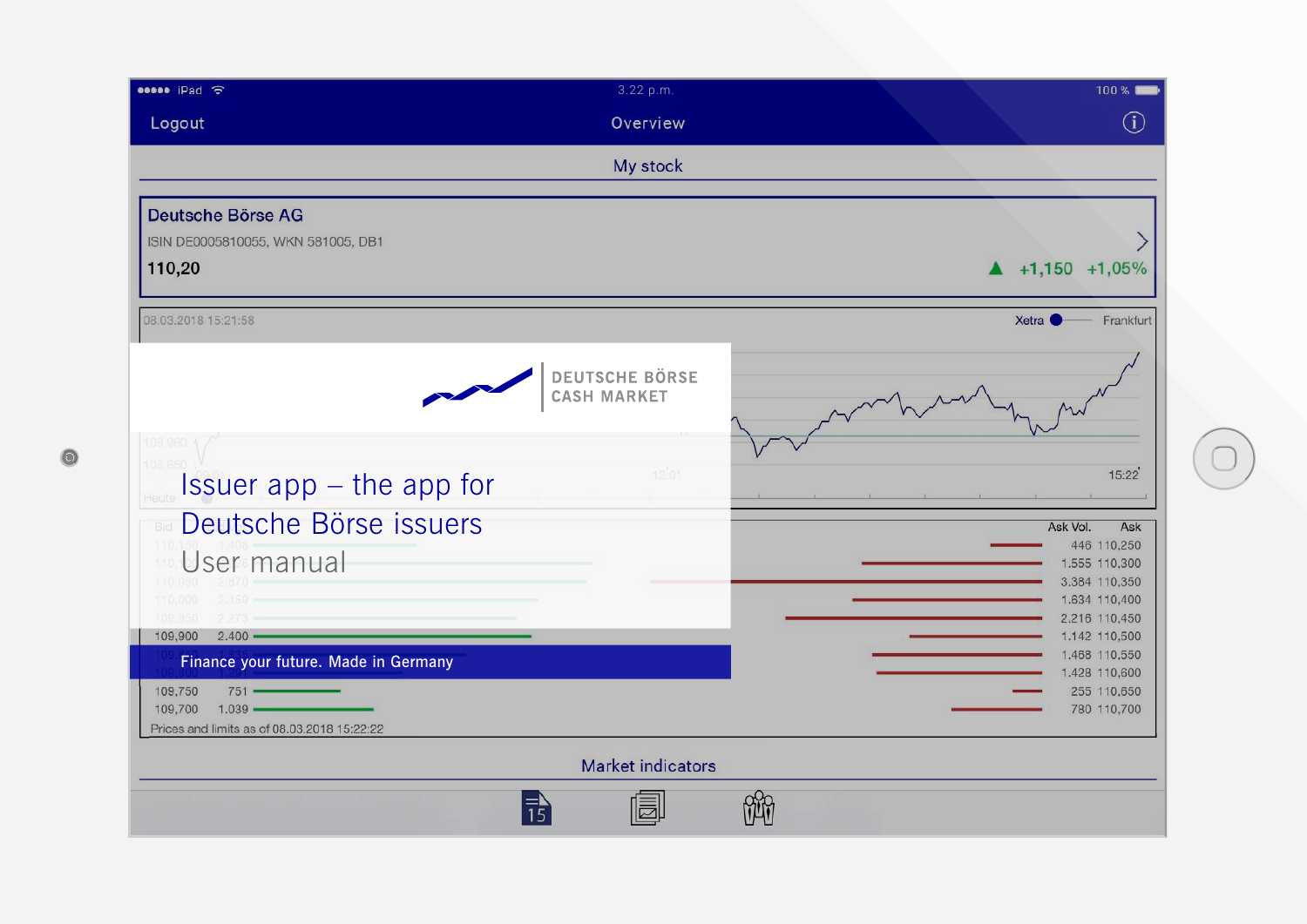## Installation and set-up

#### Installation

Go to the Apple App Store or Google Play Store and search for "Issuer app". Click on "Download" to load the app to your tablet or smarthpone. Once the download is complete, the "Issuer Data" icon will appear on your home screen. Clicking on this icon will open the app.

### **Registration**

Please ask the responsible administrator at your company to register you for the app first. You will then receive an e-mail with your username for logging in. If you are not sure who your administrator is, please contact issuerdata@deutsche-boerse.com.

### Account activation and password request

Before logging in for the first time, you need to request a password. To do this, enter the username you received from your administrator and select "New password". You will be asked to enter your username again in the next window. Please enter it in the corresponding box and click on "Request". A confirmation e-mail will be sent to your registered e-mail address within a few minutes with a link to activate your account. Open the link and enter your preferred password. Then click on "Change password". Your account is now active, and you can sign in to the app by entering your username and password in the app's log-in window.

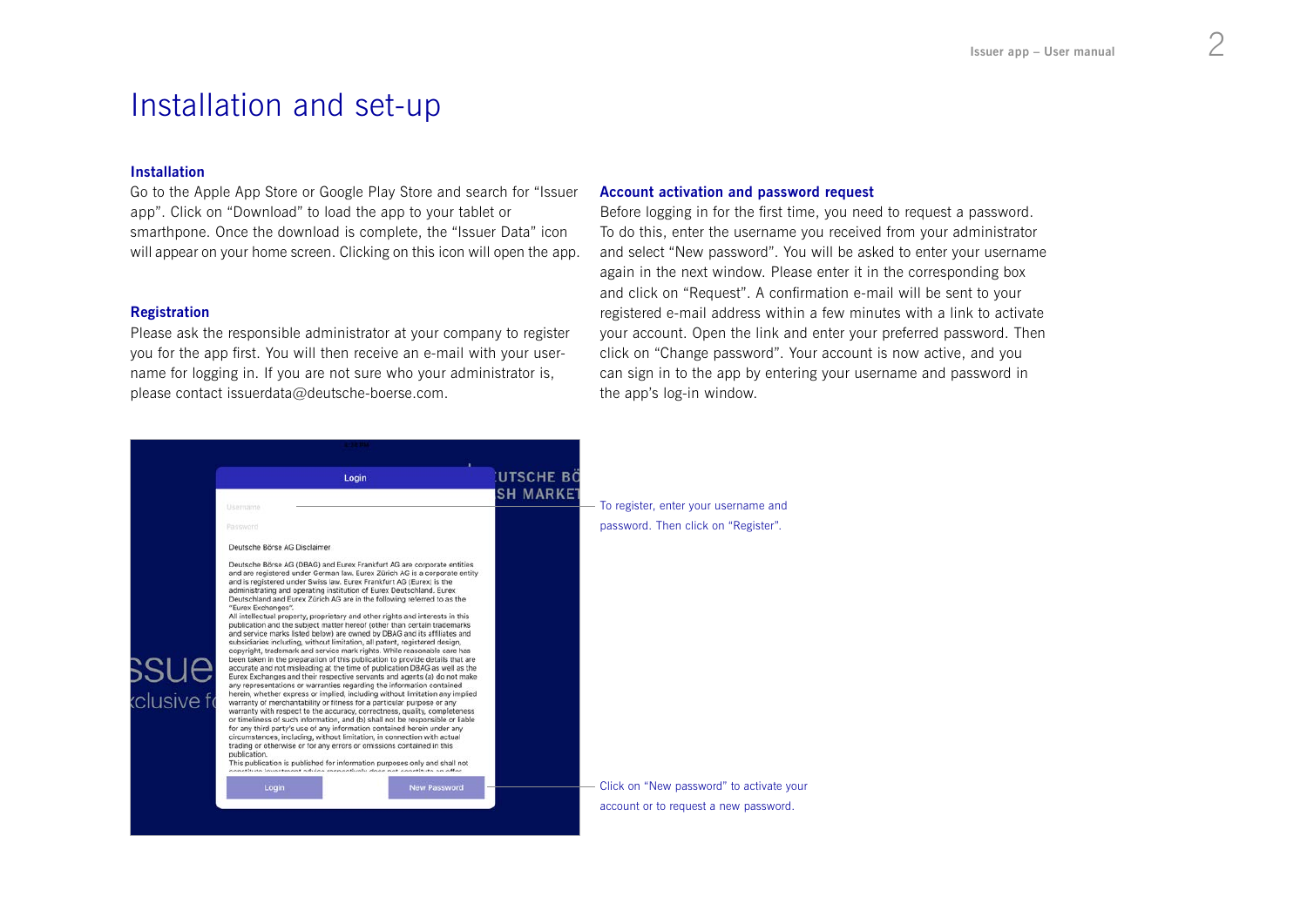# Overview screen

| Overview                         | Additional information and explanations<br>$\bullet$                                                                                                                                                                                                                             |
|----------------------------------|----------------------------------------------------------------------------------------------------------------------------------------------------------------------------------------------------------------------------------------------------------------------------------|
| My stock                         | of terminology and illustrations                                                                                                                                                                                                                                                 |
| 12:01                            | Detailed information, master data and key<br>$41,150$ +1,05%<br>data on your share<br>Xetra <sup>®</sup><br>Frankfurt<br>$\sim$<br>15:22<br>Ask Vol.<br>Ask<br>446 110,250<br>1.555 110,300<br>3,384 110,350<br>1,634 110,400<br>2.216 110,450<br>1.142 110.500<br>1.468 110,550 |
| Market indicators<br>蘭<br>6<br>靑 | 1,428 110,600<br>255 110,650<br>780 110,700<br>You can navigate between the different areas of                                                                                                                                                                                   |
|                                  |                                                                                                                                                                                                                                                                                  |

## Toolbar functions



Detailed information: real-time prices and the indices allocated to your share on the trading venues Xetra® and Börse Frankfurt

Digital Stock Report: price and sales figures, analytical key data on share performance, price performance compared to the selected peer group and allocated indices, and information on liquidity in trading



Top investors: your top ten investors, provided by Factset